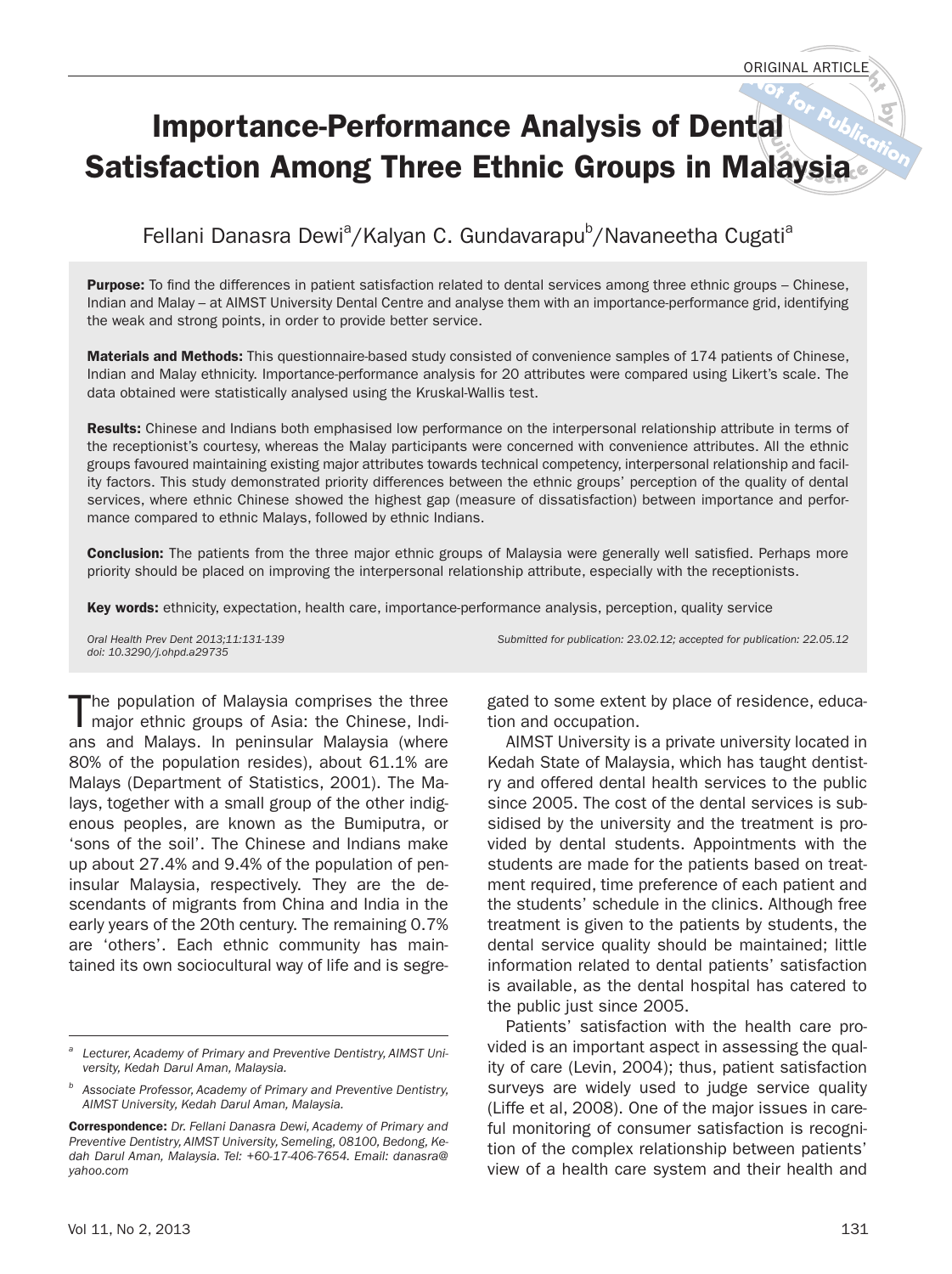

**Fig 1** Importance-performance grid.

illness behaviour (Schouton et al, 2003). Clinicians may be particularly important in patient satisfaction surveys, as they communicate regularly with their patients and hear their concerns (Cleary, 1999).

Satisfaction surveys have been widely used as a management tool to address the problem of access and performance (Miranda et al, 2010). Indeed, healthcare providers are increasingly offering higher service quality to satisfy patients, and the multidimensional concept of 'patient satisfaction' reflects patients' expectations, values and experiences (Sitzia and Wood, 1997; Mascarenhas, 2001). Dental care deals with five generic lists that affect patient satisfaction, namely 1. technical competence; 2. interpersonal factors; 3. convenience; 4. cost; 5. facilities (Newsome and Wright,

1999). Each attribute in each generic list reflects the most absolute dimension of dental health service and facilitates direct comparison of providers' performance and patients' perception. These attributes are equivalent to the service quality dimensions described by Parasuraman and Berry, i.e. reliability, responsiveness, assurance, empathy and tangibles (Parasuraman and Berry, 1988). In this study, only the cost issue been eliminated, as the dental services are fully subsidsed by the university and free for patients.

Therefore, this study performed an 'Importance-Performance Analysis' (IPA) to explore and identify the importance of various dental service attributes based on four issues that affect dental patient satisfaction in our university and evaluate how well the service is performed, aiming to better position and improve the organisation of dental services. Importance-performance analysis is a research technique that helps organisations measure consumer's attitudes toward salient products or service attributes (Hawes and Rao, 1985). The approach is summarised in a two-dimensional grid as shown in Fig 1. The data are then mapped into four quadrants (Martilla and James, 1977). The vertical axis of the grid indicates customers' appraisal of the importance of a given attribute. The horizontal axis indicates customers' evaluation of an organisation's performance on a given attribute.

Patients' importance and performance values are plotted on the grid. These values are then assessed based on the grid quadrant in which they fall. Quadrant 1 is labeled 'Concentrate Here', indicating that the existing dental services require urgent corrective action and thus should be given top priority. An item in quadrant 2, labeled 'Keep up the good work', infers that the existing dental services have strengths and should be maintained. The third

| <b>Ethnic</b><br>Group | Gender      |               | <b>Marital status</b> |                | Table 1 Distribution of sociodemographic variables among the 3 ethnic groups<br>Age (in years) |           |              |           |           |                |  |
|------------------------|-------------|---------------|-----------------------|----------------|------------------------------------------------------------------------------------------------|-----------|--------------|-----------|-----------|----------------|--|
|                        | <b>Male</b> | <b>Female</b> | <b>Married</b>        | Unmar-<br>ried | $11 - 20$                                                                                      | $21 - 30$ | $31 - 40$    | $41 - 50$ | $51 - 60$ | >60            |  |
| China                  | 24          | 39            | 37                    | 26             | 17                                                                                             | 12        | $\mathbf{1}$ | 13        | 10        | 10             |  |
| India                  | 21          | 35            | 35                    | 21             | 10                                                                                             | 13        | 11           | 13        |           | $\overline{2}$ |  |
| Malay                  | 25          | 30            | 20                    | 35             | 20                                                                                             | 10        | 8            | 8         | 6         | 3              |  |
| Total                  | 70          | 104           | 92                    | 82             | 47                                                                                             | 35        | 20           | 34        | 23        | 15             |  |
| Percentage             | 40.2        | 59.7          | 52.8                  | 47.2           | 27.0                                                                                           | 20.1      | 11.4         | 19.5      | 13.2      | 8.62           |  |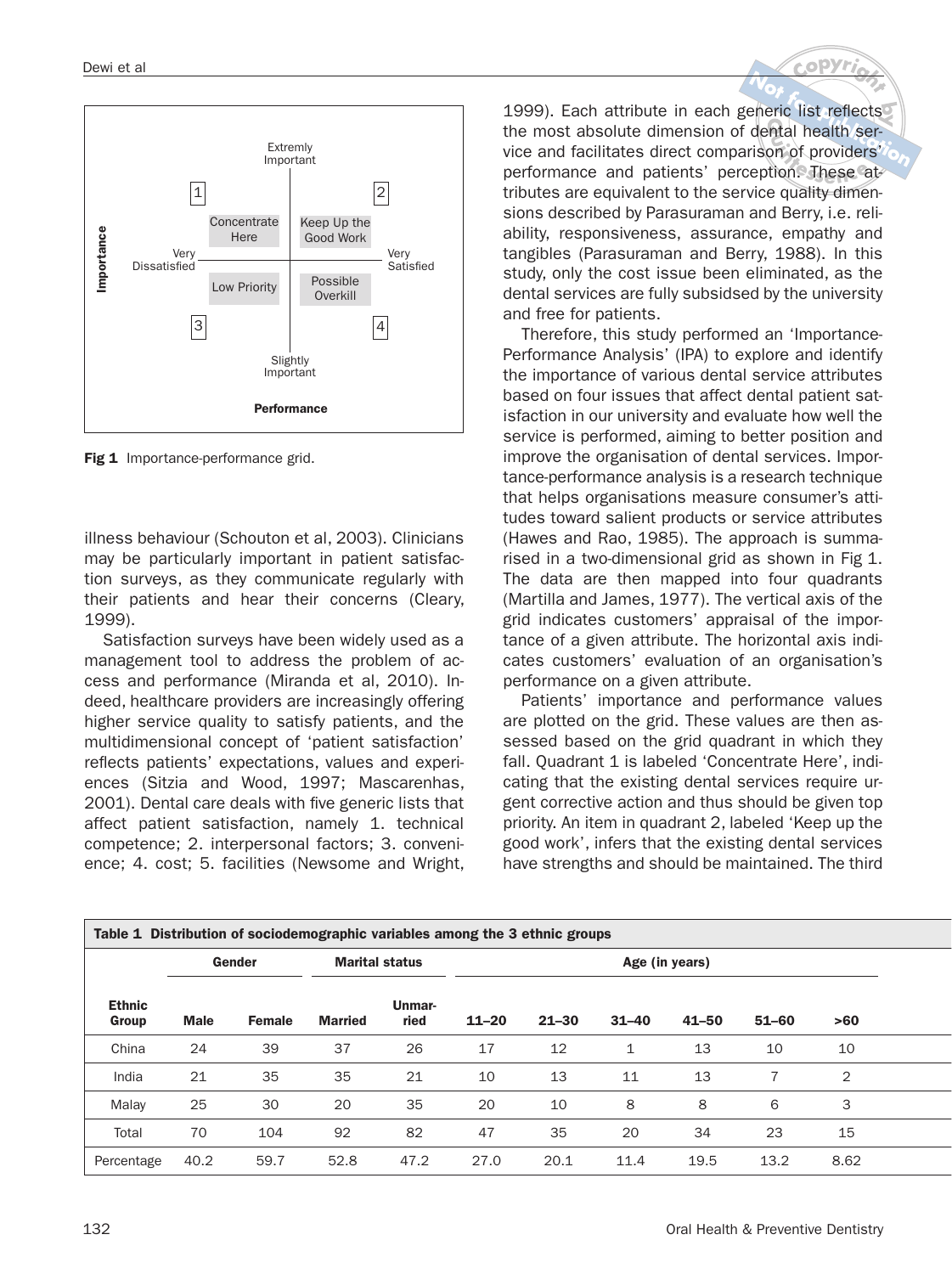Dewi et al

quadrant is labeled 'Low Priority', which means that these dental service attributes do not pose a threat; they may be candidates for discontinuation. Finally, quadrant 4 – called 'Possible overkill' – suggests insignificant strength and that the resources invested here may be better diverted elsewhere (Martilla and James, 1977).

Commitment to provide high-quality service and achieve patients' satisfaction is an important issue for dental healthcare providers. The purpose of this study was to find the differences in patient satisfaction related to dental services among three ethnic groups, i.e. Chinese, Indian and Malay, at AIMST University Dental Centre and to analyse the responses using the importance-performance grid.

## **MATERIALS AND METHODS**

This questionnaire-based study was divided into two parts. The first part of the questionnaire contained questions relating to patients' sociodemographic data. The second part was designed to measure the patients' perception and expectations based on 20 attributes from four generic lists (see above), i.e. technical competence, interpersonal factors, convenience and facilities. These attributes were compared to assess importance, performance and the gap between the two among the ethnic groups (the larger the gap, the more dissatisfied). The questionnaire consisted of positive statements scored on a 5-point Likert scale: 5 = strongly agree/important,  $4 = \text{agree/important}$ ,  $3$  = not sure,  $2$  = disagree/unimportant, and  $1$  = strongly disagree/unimportant. Each statement measures perception and expectation.

On average, 250 patients per month utilised dental services provided by AIMST University Dental

| <b>Educational level</b>    |                |           |                            |                                           |                          |  |  |  |
|-----------------------------|----------------|-----------|----------------------------|-------------------------------------------|--------------------------|--|--|--|
| <b>Not</b><br>Edu-<br>cated | <b>Primary</b> | Secondary | High-<br>school<br>diploma | College/<br><b>University</b><br>graduate | Post-<br>Gradu-<br>ation |  |  |  |
| 3                           | 7              | 24        | 11                         | 16                                        | 1                        |  |  |  |
| 1                           | 5              | 23        | 12                         | 12                                        | 3                        |  |  |  |
| $\overline{2}$              | 6              | 18        | 7                          | 21                                        | 1                        |  |  |  |
| 6                           | 18             | 65        | 30                         | 49                                        | 5                        |  |  |  |
| 3.4                         | 10.3           | 37.3      | 17.2                       | 28.1                                      | 2.8                      |  |  |  |

Centre. After obtaining clearance from the Institutional Ethics Committee, literate dental patients at the AIMST University dental clinic were chosen to participate in this study. The questionnaire was made available in two languages, English and Bahasa Malaysia, and the participants were allowed to choose one. A front-to-back translation of the survey questionnaire was checked twice and validity was tested on 20 patients; a few corrections were made to the Bahasa Malaysia version before the official start of the survey. The aims and objectives of the study were explained to the participants before handing out the self-explanatory questionnaire. Only literate patients above 13 years of age were included in the study. A convenience sample of 174 patients in total from three ethnic groups (63 Chinese, 56 Indian and 55 Malay) gave consent and filled out the questionnaire. Eight incomplete survey forms were eliminated from data analysis.

The data obtained were analysed using non-parametric one-way Kruskal-Wallis analysis of variance:

$$
H = \frac{12}{N(n+1)} \sum_{j=1}^{k} \frac{R_i^2}{n_j} - 3(N+1)
$$

where  ${\sf k}$  = number of samples,  ${\sf R}_{\sf i}$  = rank of the sample to the i,  $N = \sum nj =$  number of cases in all the samples,  $n_j$  = number of cases in the sample to the j. Significance was set at  $P < 0.05$ , with a 95% confidence level ( $\alpha = 0.05$ ).

The descriptive method is used to map on the IPA grid. Perception can be determined from the performance (x-axis) given by the dental staff – students, dental surgery assistants and receptionists – based on the patient's experience. Expectation can be measured from the importance (y-axis) of each question, based on the patient's opinion.

#### **RESULTS**

The study sample consisted of a total of 174 subjects; the sociodemographic data are given in Table 1. The study population consisted of 59.7% females and 40.2% males, with a total of 63 Chinese, 56 Indians and 55 Malays. 52.8% of the study population was married and 47.2% were unmarried. The 27% of study participants were in their second decade of life, 20.1% in their third (20.1%), 19.5% in their fifth, 13.2% in their sixth, 11.4% in their fourth and 8.62% were senior citizens. A low proportion (2.8%) of the study population were post-graduates (Master's degree); slightly more than one-third had completed their secondary edu-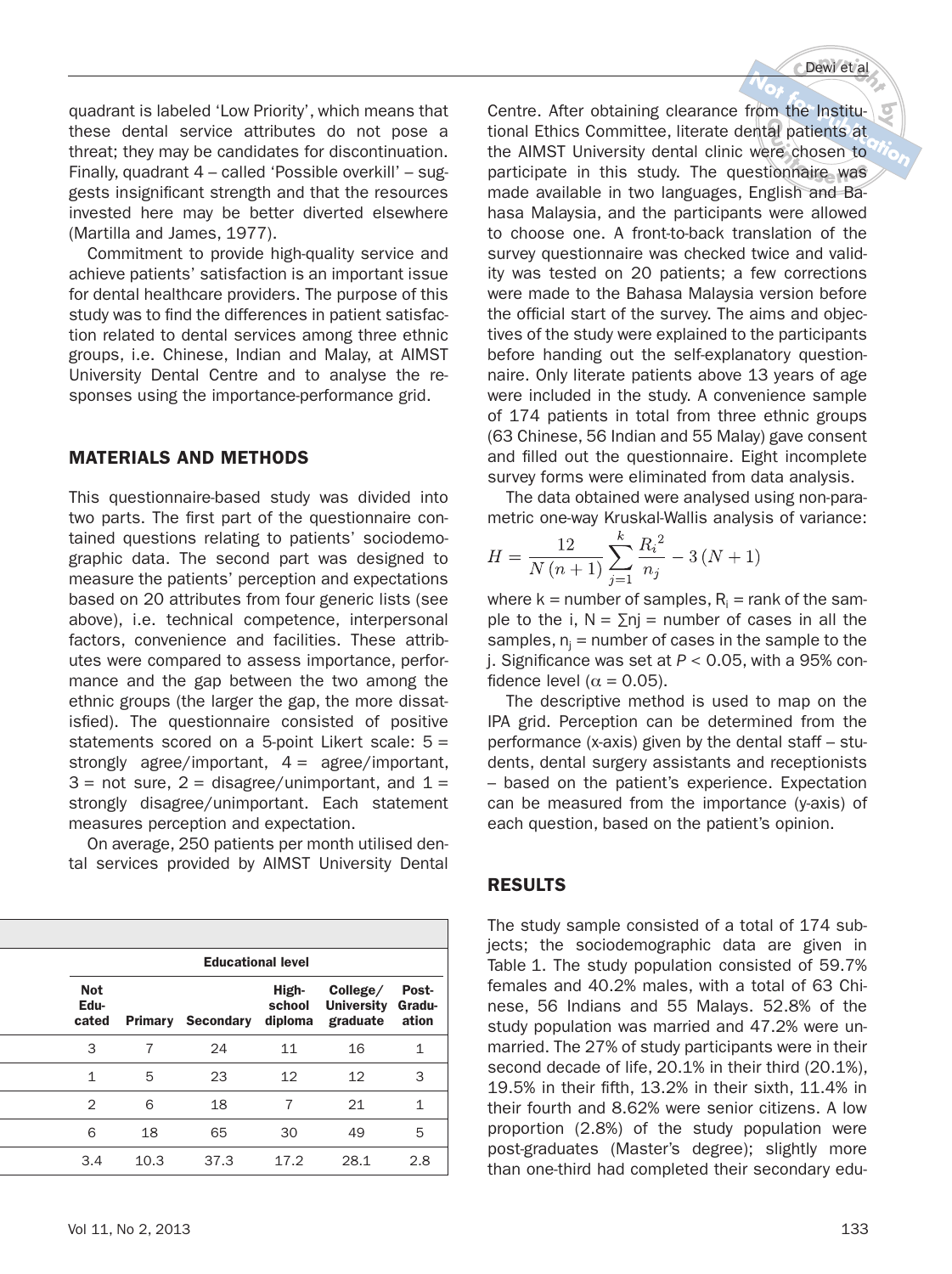| Table 2 Kruskal-Wallis test for importance-performance<br>among the 3 ethnic groups |                       |               |           |  |  |  |  |  |  |
|-------------------------------------------------------------------------------------|-----------------------|---------------|-----------|--|--|--|--|--|--|
| <b>Ethnicity</b>                                                                    | <b>No. of Samples</b> | <b>Median</b> | Avg. Rank |  |  |  |  |  |  |
| Chinese                                                                             | 60                    | 4             | 100.55    |  |  |  |  |  |  |
| Indian                                                                              | 56                    | 1.5           | 76.99     |  |  |  |  |  |  |
| Malay                                                                               | 55                    | 2             | 79.30     |  |  |  |  |  |  |
| Total<br>171<br>2                                                                   |                       |               |           |  |  |  |  |  |  |
| H (corrected for ties)= 8.237; degree of freedom (df) = 2, $P = 0.0163$ .           |                       |               |           |  |  |  |  |  |  |

cation, followed by graduates (Bachelor's degree) constituting 28.1% of the study population.

The results of the Kruskal-Wallis test showed significant differences in importance (expectation) and performance (perception) between the three ethnic groups, with  $P = 0.0163$  (Table 2). The Chinese ethnic group (mean rank 100.55) had the highest gap between perception and expectation, compared to Malays (79.30) and Indians (76.99).

Table 3 illustrates the gaps between the patients' perception and expectation for each ethnic group. For ethnic Chinese, the highest gap was shown in attribute number 20 about the parking area (facilities list); Indian patients showed the largest gap in attribute number 15 (convenience list), which mentioned extended treatment periods. The largest gap for ethnic Malays concerned attributes number 16 and 17 (facilities list) – the cleanliness of the reception area and the air conditioning were the most dissatisfying items.

In addition, meaningful insights were gathered from the quadrant presentation of the IPA grid for each ethnic group (Chinese, Fig 2; Indian, Fig 3; Malays, Fig 4). 'Concentrate Here', as in quadrant 1, infers that the importance is high, but performance is low. It indicates that the existing dental service urgently requires corrective action and thus should be given top priority. Attributes 9 and 20 in the Chinese ethnic group (Fig 2), attributes 9 and 10 among Indians (Fig 3) and only attribute 12 in the Malay group (Fig 4) belonged to this category.

Quadrant 2 – 'keep up the good work' – indicates high importance and high performance, i.e. the existing dental service has strength and should be maintained. Attributes 1, 2, 3, 7, 8, 16, 17, 18 and 19 for the Chinese (Fig 2), attributes 1, 2, 3, 6, 7, 8, 16, and 18 for Indians (Fig 3) and attributes 1, 3, 6, 7, 8, 16, 17, 18 and 19 for Malays were under quadrant 2 (Fig 4).

The third quadrant is 'low priority', the category of low importance and low performance. In our study, the ethnic Chinese perceived attributes 5, 10, 11, 12, 13, 14 and 15 (Fig 2) as having low performance and low importance. The results for the Indian ethnic group were different, that is, attributes 4, 5, 13, 14, 15 and 19 fall into this quadrant (Fig 3). However, according to Malay patients, attributes 5, 9, 10, 11, 13, 14, 15 and 20 were placed in the third quadrant (Fig 3).

Finally, quadrant 4, 'possible overkill' represents low importance and high performance. The Chinese group only placed attribute 4 in this quadrant (Fig 2), which suggests insignificant strength and a possibility that the resources invested shoud be diverted elsewhere. For Indian patients, the results showed that attributes 11, 12, 17 and 20 (Fig 3) and for Malays attributes 2 and 4 were in the fourth quadrant (Fig 4).

#### **DISCUSSION**

IPA has been applied to elucidate critical performance factors in customer satisfaction for products and services in a variety of disciplines (Hawes and Rao, 1985; Yavas and Shemwell, 1997; Zhang and Chow, 2004). In dental healthcare systems, by meeting potential demands of consumers (patients), the dental staff can attract and then retain a patient population to a greater extent. Therefore, it is important to improve items which result in a low level of overall satisfaction, although it is unrealistic to improve all of these items simultaneously with limited resources.

According to our results, the three major ethnic groups in Malaysia, i.e. Chinese, Indians and Malays, rated dental satisfaction differently on the questionnaire which measured the level of importance and performance of quality attributes (Dewi et al, 2011). This is similar to some previous reports which found a relationship between patient satisfaction and ethnicity (Cleary and McNeil, 1988; Handelman et al, 1990; Saha and Hickam, 2003), where Black patients tended to be the least satisfied, Hispanic patients were only moderately satisfied when compared to non-Hispanic patients and Asian-Americans reported less satisfaction with healthcare than other racial or ethnic groups.

Until now, there has been no published report in the dental literature which has determined the differences among the three ethnic groups of Malaysia. Using Importance-Performance Analysis, the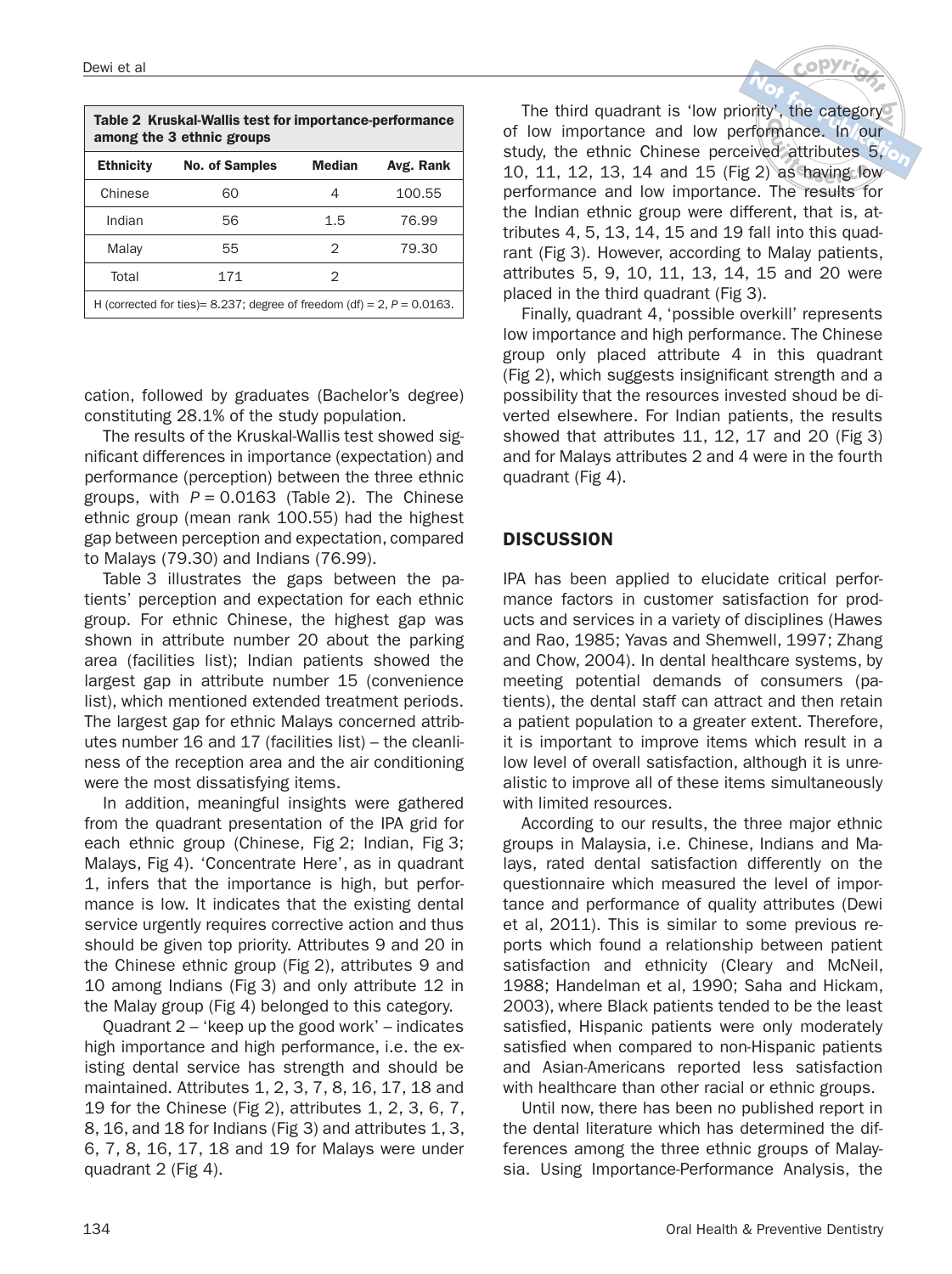



**Fig 2** Importance-performance analysis grid for the attributes among the Chinese ethnic group.



**Fig 3** Importance-performance analysis grid for the attributes among the Indian ethnic group.



**Fig 4** Importance-performance analysis grid for the attributes among the Malay ethnic group.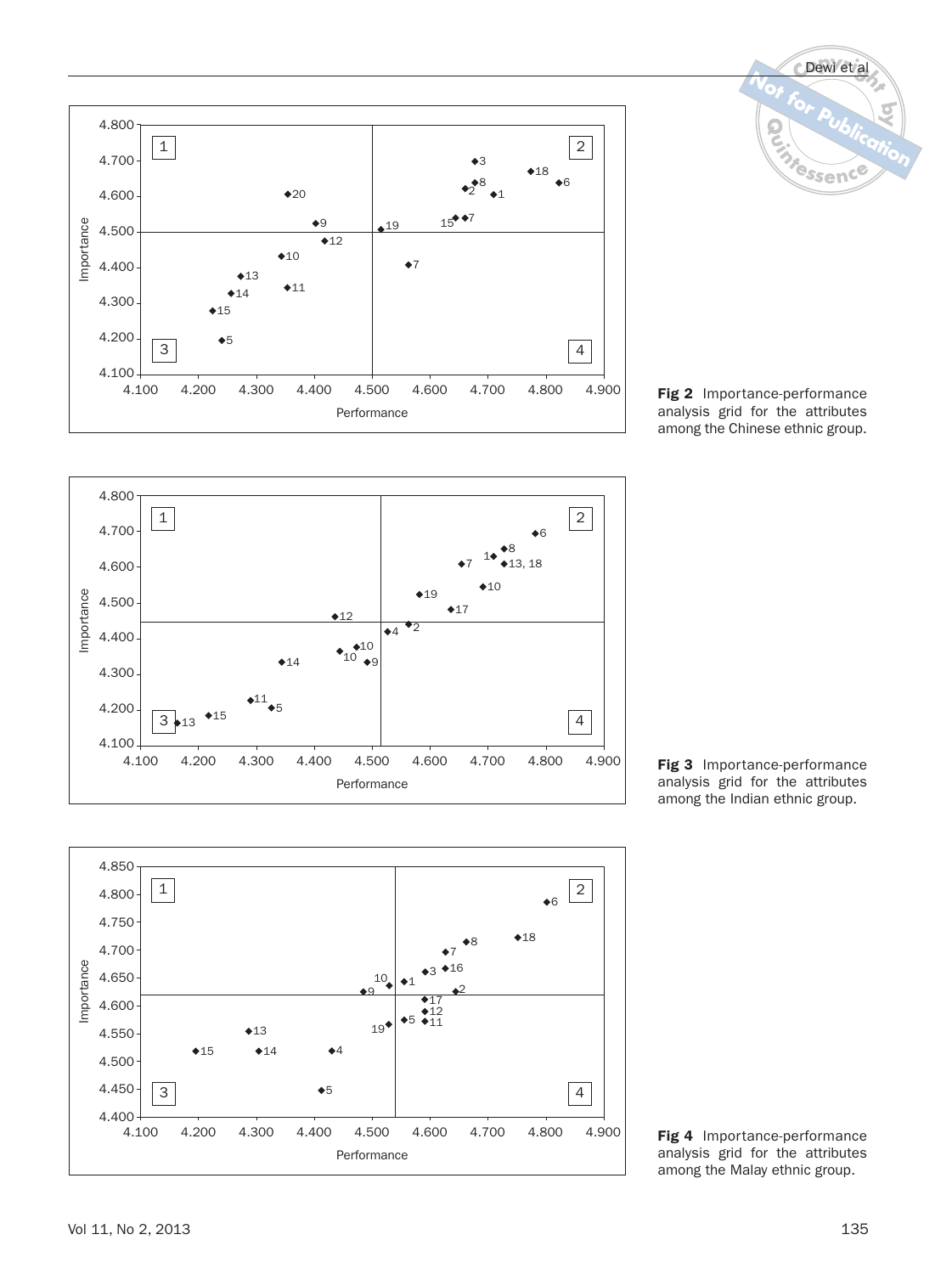

| Table 3 Assessment of importance, performance and gap for the 20 attributes among the 3 ethnic groups |             |            |                    |           |             |           |  |  |  |
|-------------------------------------------------------------------------------------------------------|-------------|------------|--------------------|-----------|-------------|-----------|--|--|--|
|                                                                                                       |             |            | <b>Chinese</b>     |           | Ø.          |           |  |  |  |
|                                                                                                       |             | Importance | <b>Performance</b> |           |             | Gapence   |  |  |  |
| <b>QUESTIONS</b>                                                                                      | <b>Mean</b> | <b>SD</b>  | <b>Mean</b>        | <b>SD</b> | <b>Mean</b> | <b>SD</b> |  |  |  |
| <b>Technical Competence</b>                                                                           |             |            |                    |           |             |           |  |  |  |
| Dental student was very careful to check<br>everything when he/she examined you                       | 4.607       | 0.556      | 4.710              | 0.555     | 0.103       | 0.001     |  |  |  |
| Dental student instructed you clearly<br>on how to maintain oral hygiene                              | 4.623       | 0.582      | 4.661              | 0.510     | 0.038       | 0.072     |  |  |  |
| Dental student performed dental treatment properly<br>(injection, drilling, filling etc.)             | 4.700       | 0.561      | 4.677              | 0.536     | 0.023       | 0.025     |  |  |  |
| Dental assistant's ability was adequate                                                               | 4.410       | 0.824      | 4.565              | 0.668     | 0.155       | 0.156     |  |  |  |
| Receptionist's service was<br>fast enough during registration                                         | 4.197       | 0.891      | 4.242              | 0.900     | 0.045       | 0.009     |  |  |  |
| Interpersonal                                                                                         |             |            |                    |           |             |           |  |  |  |
| Dental student always treats<br>the patients with respect                                             | 4.639       | 0.606      | 4.823              | 0.385     | 0.183       | 0.221     |  |  |  |
| Dental student explains the treatment<br>procedure clearly before starting treatment                  | 4.541       | 0.621      | 4.661              | 0.510     | 0.120       | 0.111     |  |  |  |
| Dental assistant is well-mannered<br>during assisting                                                 | 4.639       | 0.578      | 4.677              | 0.505     | 0.038       | 0,073     |  |  |  |
| Receptionist is courteous and<br>friendly during registration                                         | 4.525       | 0.622      | 4.403              | 0.819     | 0.121       | 0.197     |  |  |  |
| Receptionist's response to patient<br>on the phone is polite                                          | 4.433       | 0.890      | 4.344              | 0.947     | 0.089       | 0.057     |  |  |  |
| Convenience                                                                                           |             |            |                    |           |             |           |  |  |  |
| AIMST Dental Centre is conveniently located                                                           | 4.344       | 0.750      | 4.355              | 0.832     | 0.011       | 0.081     |  |  |  |
| I never wait too long before the treatment begins                                                     | 4.475       | 0.622      | 4.419              | 0.780     | 0.056       | 0.158     |  |  |  |
| It's easy to get an appointment<br>at the AIMST Dental Centre                                         | 4.377       | 0.687      | 4.274              | 0.853     | 0.103       | 0.165     |  |  |  |
| The office hours of the AIMST<br>Dental Centre are suitable to my schedule                            | 4.328       | 0.724      | 4.258              | 0.904     | 0.070       | 0.180     |  |  |  |
| The treatment did not go on for a long time                                                           | 4.279       | 0.710      | 4.226              | 0.798     | 0.053       | 0.088     |  |  |  |
| Facility                                                                                              |             |            |                    |           |             |           |  |  |  |
| The receptionist's area is neat and clean                                                             | 4.607       | 0.556      | 4.710              | 0.524     | 0.103       | 0.032     |  |  |  |
| The air conditioning in the clinic is comfortable                                                     | 4.541       | 0.621      | 4.645              | 0.546     | 0.104       | 0.075     |  |  |  |
| The dental equipment is clean and presentable                                                         | 4.672       | 0.625      | 4.774              | 0.493     | 0.102       | 0.132     |  |  |  |
| The toilet is clean                                                                                   | 4.508       | 0.698      | 4.516              | 0.695     | 0.008       | 0.003     |  |  |  |
| The parking area is convenient, large and safe                                                        | 4.607       | 0.585      | 4.355              | 0.943     | 0.252       | 0.357     |  |  |  |
| Mean                                                                                                  | 4.503       | 0.14228    | 4.515              | 0.1969    | 0.089       | 0.0605    |  |  |  |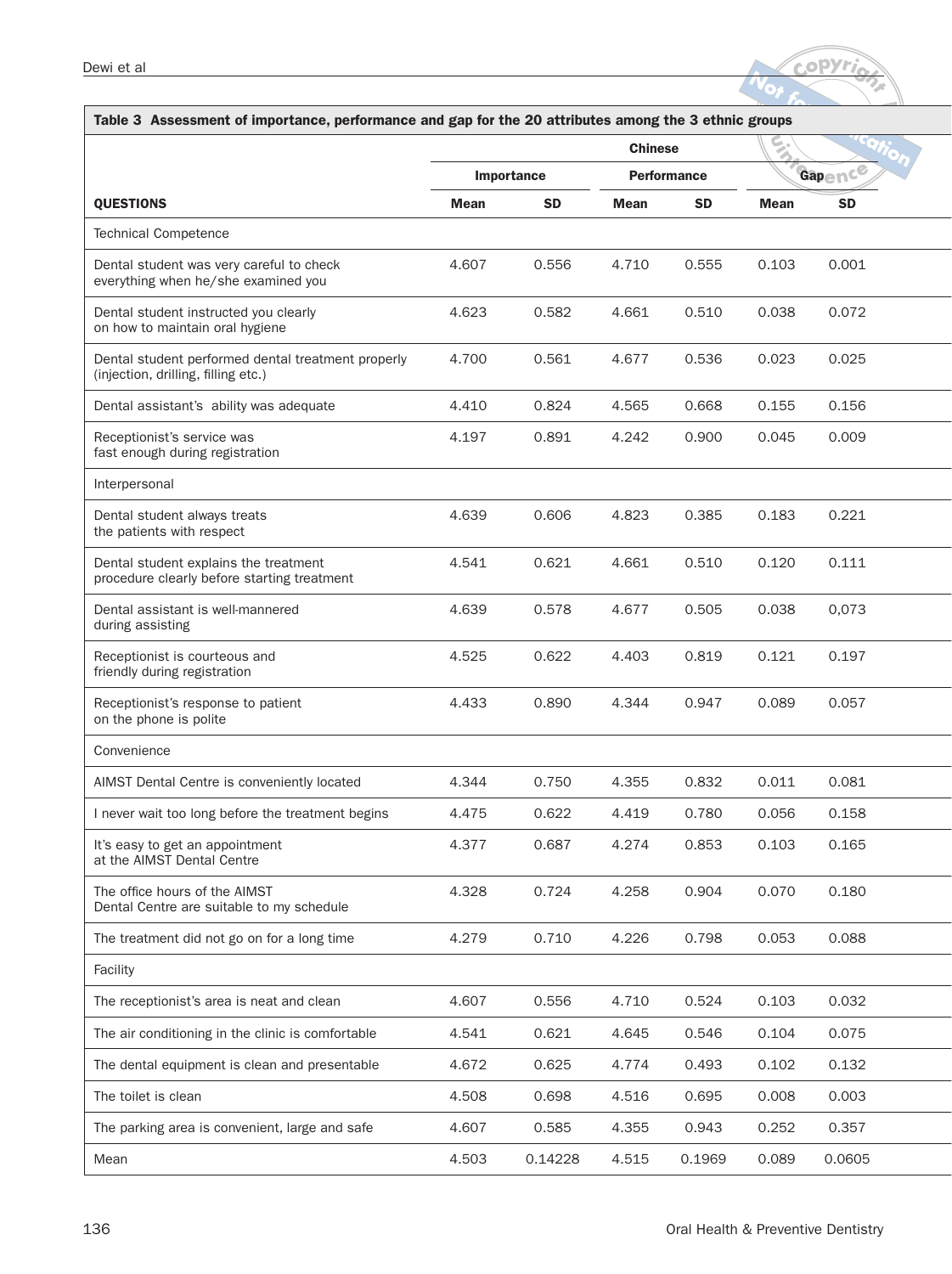Dewi et al

Kq

|             | Indian    |             |                    |             |           |             |           |                    | <b>Malay</b> |             |           |
|-------------|-----------|-------------|--------------------|-------------|-----------|-------------|-----------|--------------------|--------------|-------------|-----------|
| Importance  |           |             | <b>Performance</b> | Gap         |           | Importance  |           | <b>Performance</b> |              | $GapSend^C$ |           |
| <b>Mean</b> | <b>SD</b> | <b>Mean</b> | <b>SD</b>          | <b>Mean</b> | <b>SD</b> | <b>Mean</b> | <b>SD</b> | <b>Mean</b>        | <b>SD</b>    | <b>Mean</b> | <b>SD</b> |
|             |           |             |                    |             |           |             |           |                    |              |             |           |
| 4.643       | 0.554     | 4.554       | 0.570              | 0.089       | 0.016     | 4.655       | 0.584     | 4.709              | 0.458        | 0.055       | 0.126     |
| 4.625       | 0.489     | 4.643       | 0.483              | 0.018       | 0.005     | 4.491       | 0.635     | 4.564              | 0.601        | 0.073       | 0.033     |
| 4.661       | 0.478     | 4.589       | 0.532              | 0.071       | 0.054     | 4.636       | 0.557     | 4.727              | 0.449        | 0.091       | 0.107     |
| 4.518       | 0.632     | 4.429       | 0.710              | 0.089       | 0.078     | 4.473       | 0.663     | 4.527              | 0.663        | 0.055       | 0.000     |
| 4.446       | 0.685     | 4.411       | 0.733              | 0.036       | 0.048     | 4.291       | 0.786     | 4.327              | 0.862        | 0.036       | 0.076     |
|             |           |             |                    |             |           |             |           |                    |              |             |           |
| 4.786       | 0.414     | 4.800       | 0.404              | 0.014       | 0.010     | 4.709       | 0.533     | 4.782              | 0.417        | 0.073       | 0.116     |
| 4.696       | 0.464     | 4.625       | 0.620              | 0.071       | 0.156     | 4.636       | 0.620     | 4.655              | 0.584        | 0.018       | 0.035     |
| 4.714       | 0.494     | 4.661       | 0.549              | 0.054       | 0.054     | 4.673       | 0.579     | 4.727              | 0.489        | 0.055       | 0.090     |
| 4.625       | 0.524     | 4.482       | 0.632              | 0.143       | 0.108     | 4.400       | 0.760     | 4.491              | 0.663        | 0.091       | 0.097     |
| 4.636       | 0.485     | 4.527       | 0.573              | 0.109       | 0.087     | 4.426       | 0.792     | 4.444              | 0.664        | 0.019       | 0.128     |
|             |           |             |                    |             |           |             |           |                    |              |             |           |
| 4.571       | 0.599     | 4.589       | 0.565              | 0.018       | 0.034     | 4.309       | 0.814     | 4.291              | 0.854        | 0.018       | 0.040     |
| 4.589       | 0.626     | 4.589       | 0.565              | 0.000       | 0.061     | 4.509       | 0.767     | 4.436              | 0.811        | 0.073       | 0.044     |
| 4.554       | 0.601     | 4.286       | 0.825              | 0.268       | 0.224     | 4.255       | 0.821     | 4.164              | 0.938        | 0.091       | 0.117     |
| 4.518       | 0.687     | 4.304       | 0.761              | 0.214       | 0.074     | 4.400       | 0.760     | 4.345              | 0.927        | 0.055       | 0.167     |
| 4.518       | 0.572     | 4.196       | 0.699              | 0.321       | 0.127     | 4.273       | 0.912     | 4.218              | 0.832        | 0.055       | 0.080     |
|             |           |             |                    |             |           |             |           |                    |              |             |           |
| 4.667       | 0.514     | 4.625       | 0.590              | 0.042       | 0.076     | 4.582       | 0.599     | 4.691              | 0.505        | 0.109       | 0.095     |
| 4.611       | 0.564     | 4.589       | 0.596              | 0.022       | 0.033     | 4.527       | 0.634     | 4.636              | 0.589        | 0.109       | 0.045     |
| 4.722       | 0.492     | 4.750       | 0.437              | 0.028       | 0.055     | 4.636       | 0.589     | 4.727              | 0.525        | 0.091       | 0.063     |
| 4.566       | 0.572     | 4.527       | 0.604              | 0.039       | 0.032     | 4.564       | 0.631     | 4.582              | 0.567        | 0.018       | 0.064     |
| 4.574       | 0.602     | 4.554       | 0.711              | 0.021       | 0.110     | 4.436       | 0.714     | 4.473              | 0.716        | 0.036       | 0.002     |
| 4.612       | 0.0828    | 4.536       | 0.1508             | 0.083       | 0.0889    | 4.494       | 0.1426    | 4.526              | 0.18540      | 0.061       | 0.0302    |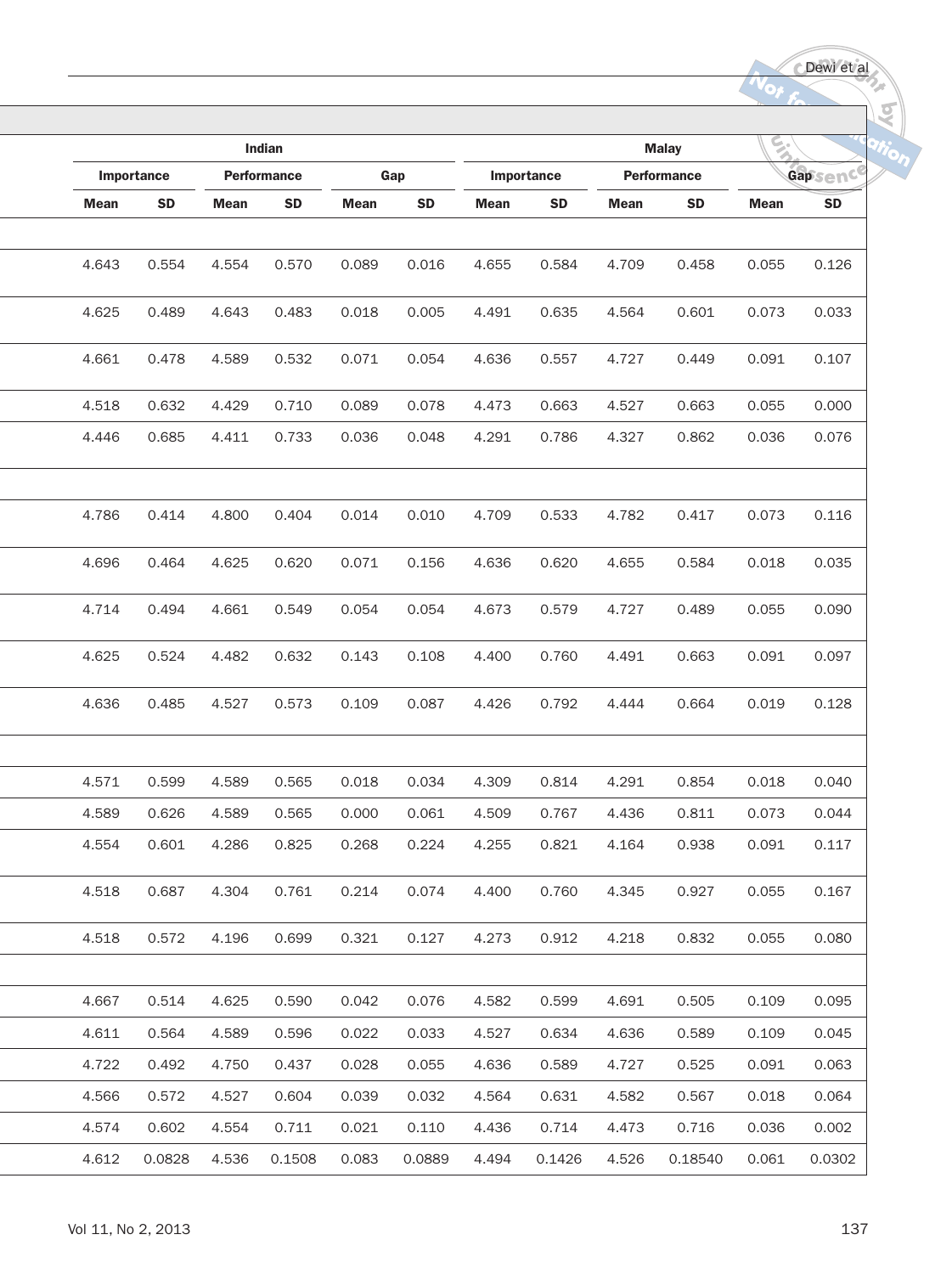strengths and weaknesses of dental service offered to the patients from each ethnic group can be evaluated. The four-quadrant grid helps to identify the areas for improvement and plan actions for minimising the gap between importance and performance (Schouton et al, 2003). Plotting the IPA grid suggests the quality attributes that require urgent corrective action and top priority, as suggested by the patients.

The attributes in quadrant 1 are vital and need immediate attention to achieve patient satisfaction. According to the Chinese ethnic group, it shows the provider needs to improve the interpersonal factor in which the receptionist was not friendly and courteous; furthermore, they found that the parking area (facilities list) was too far from the clinic. This is in agreement with another study that mentioned dissatisfaction with the members of the administrative staff who had a non-professional attitude or rendered unprofessional service (Hanoum and Moses, 2009). The same experience was mentioned by Indian patients, who reported a non-friendly attitude of the receptionists in addition to their non-courteous response over the phone. In contrast, the Malay ethnic group stressed the convenience factor, specifically the long waiting period in the reception area before treatment, which agrees with previous studies (Mascarenhas, 2001; Miranda et al, 2010). This could be dealt with by improving the time management while treating patients or by providing on-time appointments, so that the treatment can begin as soon as the patient enters the waiting area. This suggests there is little ethnic differences in quadrant 1 attributes.

The questionnaire identifies gaps between importance and performance: a large gap indicates patient dissatisfaction and a small gap shows patients' satisfaction with particular items, based on patient experience (Holt and McHugh, 1997). The gap results show that a facility-related attribute evoked the most dissatisfaction for Chinese patients: the parking area was too far from the dental center. In contrast, the Malay ethnic group was most satisfied (smallest gap) with a different facility-related attribute: the toilets were clean. This differed from the Indian ethnic group, which was less satisfied with lengthy treatment and patients being required to return several times, but were more satisfied with the concerned, respectful way that students treated patients. On the other hand, the Malay group was dissatisfied with the cleanliness of the receptionist area and the comfort level of the

air conditioning (facilities list). However, as opposed to the present study, Janda et al (1996) suggest that dental care providers not emphasise convenience-oriented attributes such as location and parking facilities, but instead focus on core service characteristics such as quality, professional competence, personality and attitude of the dental team.

#### **CONCLUSION**

The current study identifies the priority ranking given by the three main ethnic groups in Malaysia to dental services. The Chinese were more concerned with receptionists' attitude and other facility-related comforts; the Indians with the receptionists' attitude and treatment time required; the Malays emphasised the dental-clinic environment and cleanliness. It is evident in this study that irrespective of the ethnicity, the most dissatisfying issues were the hospitality of the dental service team and ease of access to treatment.

#### **ACKNOWLEDGEMENTS**

Our sincere thanks go to Professor Dr. Wihaskoro Sosroseno, Senior Academic Staff, for all his encouragement, guidance and timely advice. We are grateful to the whole senior dental assistant staff at AIMST University for their hands-on support in conducting this survey.

### **REFERENCES**

- 1. Bacon DR. A comparison to approaches to importance-performance analysis. Int Hour Market Res 2003;45:55–71.
- 2. Cleary PD, McNeil BJ. Patient satisfaction as an indicator of quality care. Inquiry. 1988;25:29–36.
- 3. Cleary PD. The increasing importance of patient surveys. Br Med J 1999;319:720–721.
- 4. Department of Statistics. Population and Housing Census of Malaysia 2000: Population distribution and basic demographic characteristics. Putra Jaya, Malaysia, 2001.
- 5. Dewi, FD, Sudjana G, Oesman YM. Patient satisfaction analysis on service quality of dental health care based on empathy and responsiveness. Dent Res J 2011;8;172–177.
- 6. Handelman SL, Fan-Hsu J, Proskin HM. Patient satisfaction in four types of dental practice. J Am Dent Assoc 1990;121:624–630.
- 7. Hanoum S, Moses LS. Prioritizing healthcare service attributes: Comparing importance-performance analysis and KANO's Model. 2nd Asia pacific conference on Manufacturing System, Yogyakarta, Indonesia, 2009:1–8. Available from http://www.ie.its.ac.id/downloads/publikasi/13169 4604\_1163Healthcare%20Service-K.pdf2.